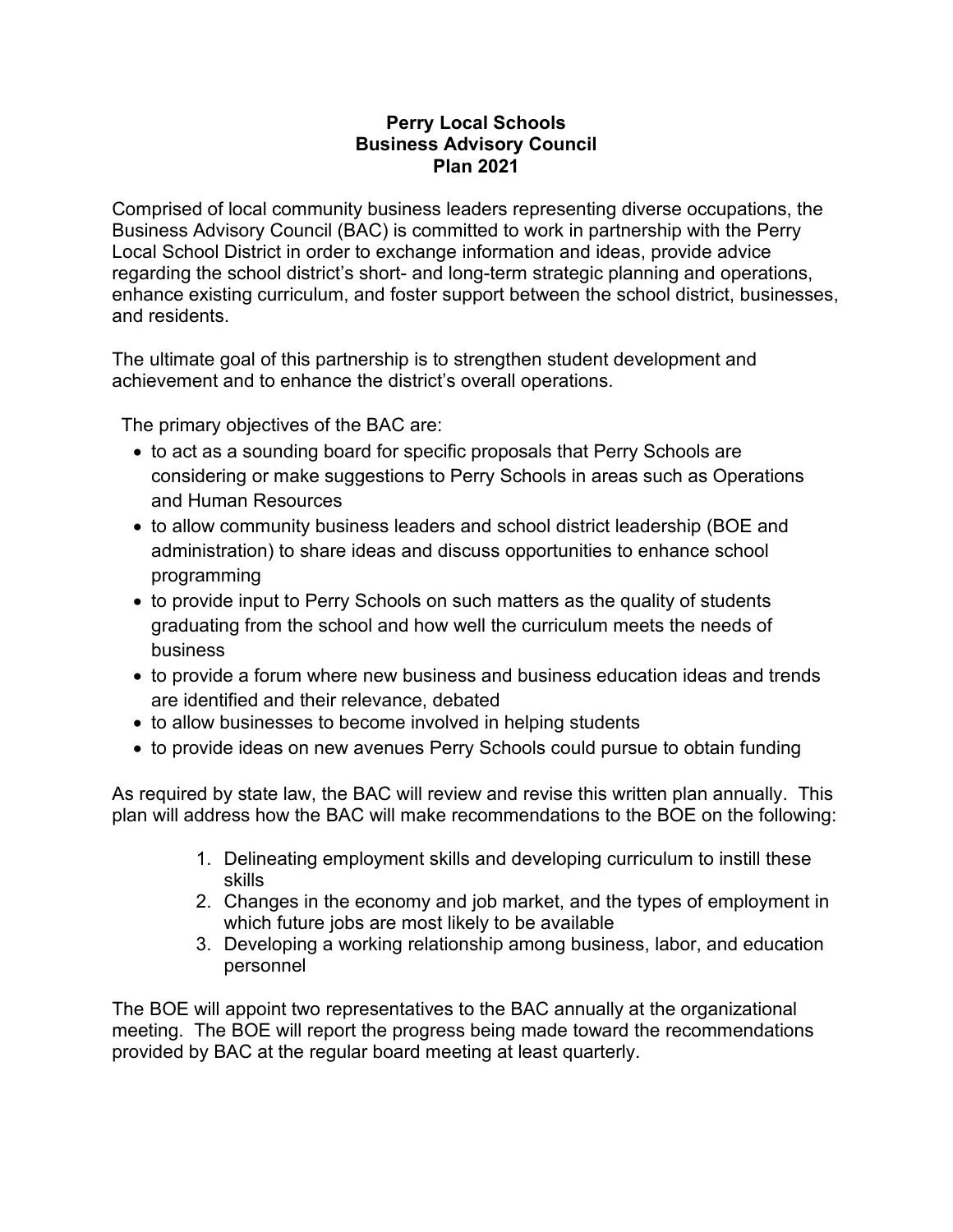The BAC and BOE will issue a joint statement by March 1 each year reporting the progress on the work outlined in the BAC's plan for that year, summarize actions taken and actions pending, and detail how the council and board have fulfilled their respective responsibilities under the law.

The joint statement will include:

- Meetings conducted by BAC
- The BAC plan and implementation process
- Summary of activities
- BAC's advice on the recommendations provided

## **Employment Skills**

BAC will assist with the implementation plan and provide feedback from the collection of evidence.

Perry Local Schools supports the 15 employability skills adopted by the Ohio Department of Education to be demonstrated by our students to achieve the Ohio Means Jobs Readiness Seal. Perry students will have the opportunity to earn this seal on their graduation diploma. The following are the employability skills being fostered throughout the Perry Local Schools curriculum:

- Drug Free The student commits to being drug free.
- Reliability The student has integrity and responsibility in professional settings.
- Work Ethic The student has effective work habits, personal accountability, and a determination to succeed.
- Punctuality The student arrives to commitments on time and ready to contribute.
- Discipline The student abides by guidelines, demonstrates self-control, and stays on task.
- Teamwork/Collaboration The student builds collaborative relationships with others and can work as part of a team.
- Professionalism The student demonstrates honesty. He or she dresses and acts appropriately and responsibly. He or she learns from mistakes.
- Learning Agility The student desires to continuously learn new information and skills.
- Critical Thinking/Problem-Solving The student exercises strong decision-making skills, analyzes issues effectively and thinks creatively to overcome problems.
- Leadership The student leverages the strengths of others to achieve common goals. He or she coaches and motivates peers and can prioritize and delegate work.
- Creativity/Innovation The student is original and inventive. He or she communicates new ideas to others, drawing on knowledge from different fields to find solutions.
- Oral and Written Communications The student articulates thoughts and ideas clearly and effectively in written and oral forms.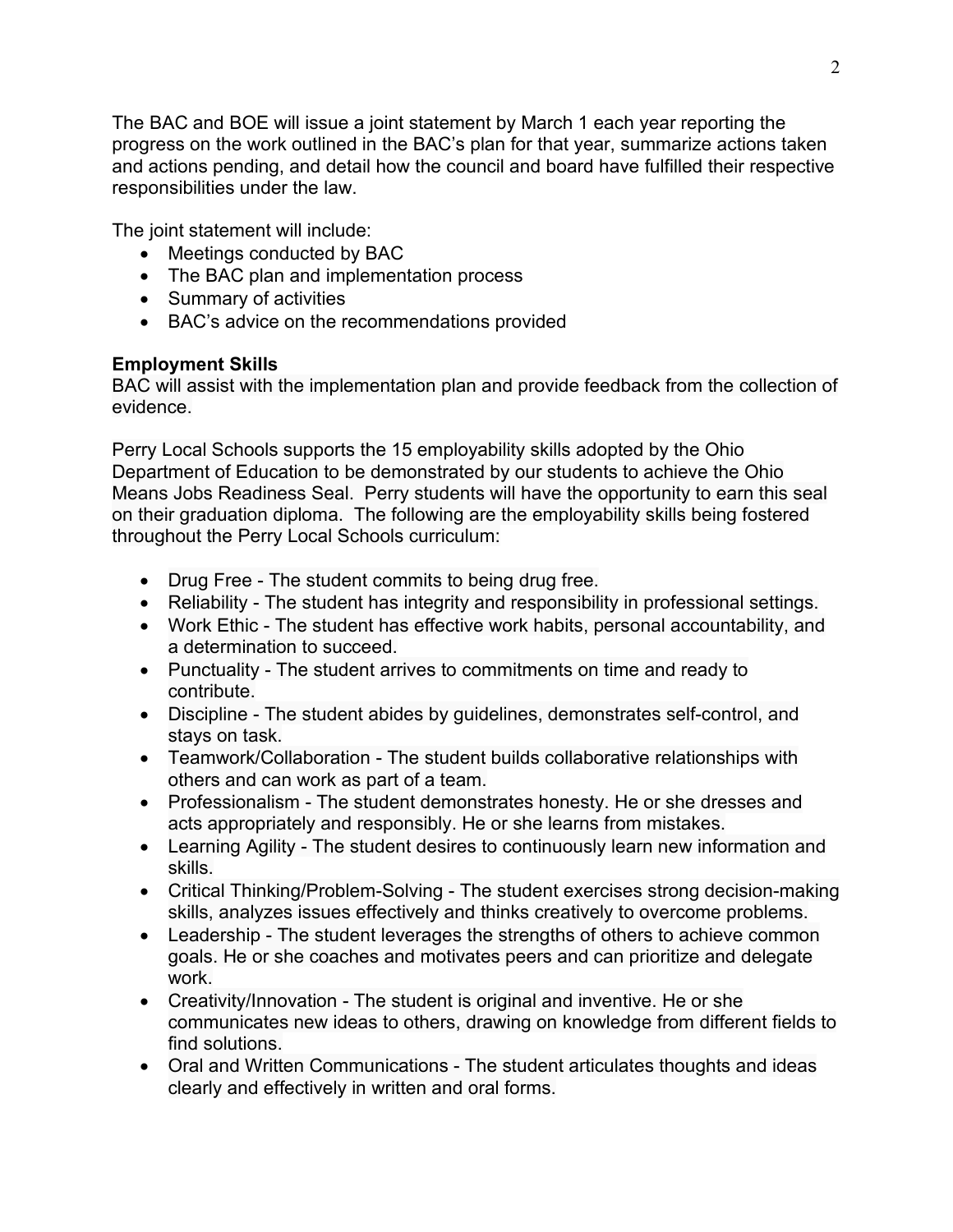- Digital Technology The student has an understanding of emerging technology and leverages technology to solve problems, complete tasks and accomplish goals.
- Global/Intercultural Fluency The student values, respects, and learns from diverse groups of people.
- Career Management The student is a self-advocate. He or she articulates strengths, knowledge, and experiences relevant to success in a job or postsecondary education.

The above employability skills will be measured utilizing a [rubric](http://education.ohio.gov/getattachment/Topics/New-Skills-for-Youth/SuccessBound/OhioMeansJobs-Readiness-Seal/OMJ_ReadinessSeal_Rubric.pdf.aspx?lang=en-US) that will afford mentors and internship providers with guidance to assess a student's skill level. Students will be assessed as being at beginning, developing, proficient, or expert levels of the 15 life skills. In addition, the feedback students receive will aid them in developing a metacognitive understanding of their strengths as well as areas needing improvement. The rubric will be used as a tool to assist students and mentors as they collaboratively develop a plan of action to improve their skill levels. The summative goal is for students to achieve a proficient rating in each skill and become ready for the workforce by earning the coinciding Readiness Seal.

## **Curriculum and Events**

Below are the course work and the planned activity events where students will develop the above skills, while establishing a strong working relationship with potential employers and educational institutions within our region.

- 1. Students will be given the opportunity to participate in the Think Manufacturing Student Expo. This event will give teachers, guidance counselors, principals, students, and parents the opportunity to learn more about the various high-tech careers, other rewarding career opportunities, the very competitive pay, and other benefits manufacturing offers.
- 2. Students will be provided an opportunity to take a variety of courses designed to prepare them for career pathways:
	- o LEARNING THROUGH INTERNSHIPS (elective) This course will be offered during the school year and in the summer. Through the Internship course interns will observe all aspects of the company's operations and discover how the knowledge gained in classes like mathematics, English, Science, and Social Studies is applied in the workplace. Internship experiences will be based on individual student interests and preferences related to potential future career plans. Class time will largely focus on fine tuning the interns' non cognitive behavior skills to develop their readiness to enter a professional work environment. Classroom lessons will be geared toward communication, teamwork, and problem solving as interns process their internship experience.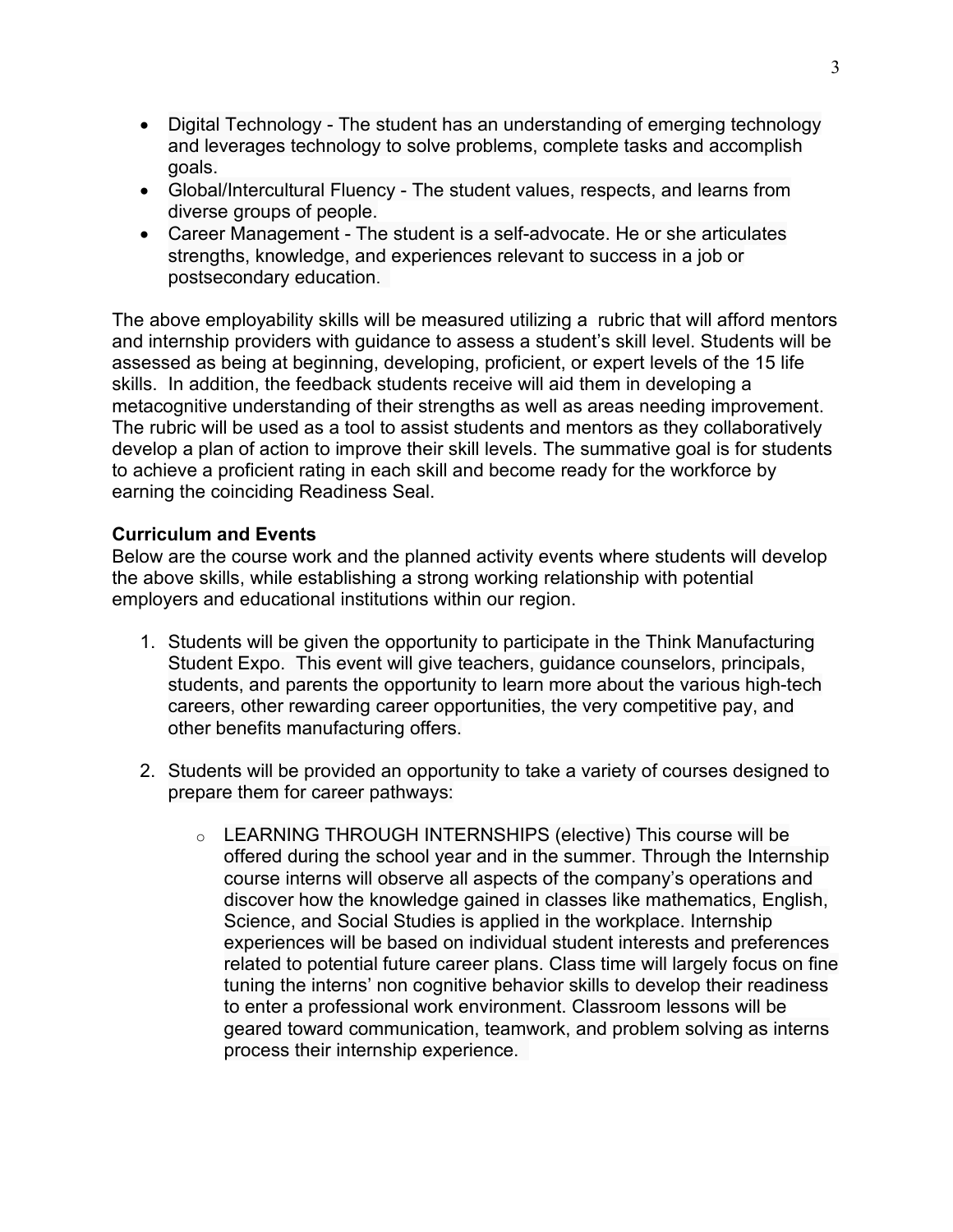- o PERRY SERVICE LEARNING will be a course that combines English and social studies curricula with volunteer service to promote social involvement through education and service. Students will be volunteering for an instructor approved social service agency, community organization, or government office position that will enhance their classroom discussions and projects. The volunteer placement expectations will involve students in significant tasks that will enhance their ability to understand social and community issues.
- o BLENDED COURSE OFFERINGS (elective) These courses allow a student to combine the power of technology (online learning) with his or her passion/interest to explore a future career and start to gain knowledge and experience in that field. A Perry High School teacher will be available to help design a learning path for each blended course offering and create a capstone project or experience that allows the student to be involved with hands on learning in real life settings.
- o ENTREPRENEURIAL COURSE (elective) Students will have the opportunity to launch a real, money-earning company and try to earn support for it by pitching your idea to people from the local community. The student will learn the essentials of starting their own business, including management, collaboration, marketing, financing, and more. This course provides the opportunity to begin building your resume for a successful career by taking your product or service idea and turning it into a for-profit business.
- o The PAVE Job Training Coordinating program provides specialized employment and life skills training for High School students, ages 16 through 21, with an Individualized Education Plan. Employment training and leisure pathways are established by using systems that match the student's preferences, interests, needs and strengths to opportunities in the community. Students will participate in nonpaid job training, internships, travel, health, wellness and leisure activities with the goal of establishing fully integrated community involvement and long-term competitive employment.
- $\circ$  Want to FLIP A House? Do you want to get out of the classroom and work on an amazing project that has a final product? Looking for a handson opportunity where you can make an impact in the Perry Community? We have the opportunity just for you. Join us as we take the learning to the community/streets and take part in a real-life learning experience in all roles associated with Flipping A House. We need students to fill the following roles: general construction, marketing and sales, project planning, financing, architecture and interior design, videography, and more! Student will have the opportunity to work alongside Perry High School teachers and community partners. Additionally, students will be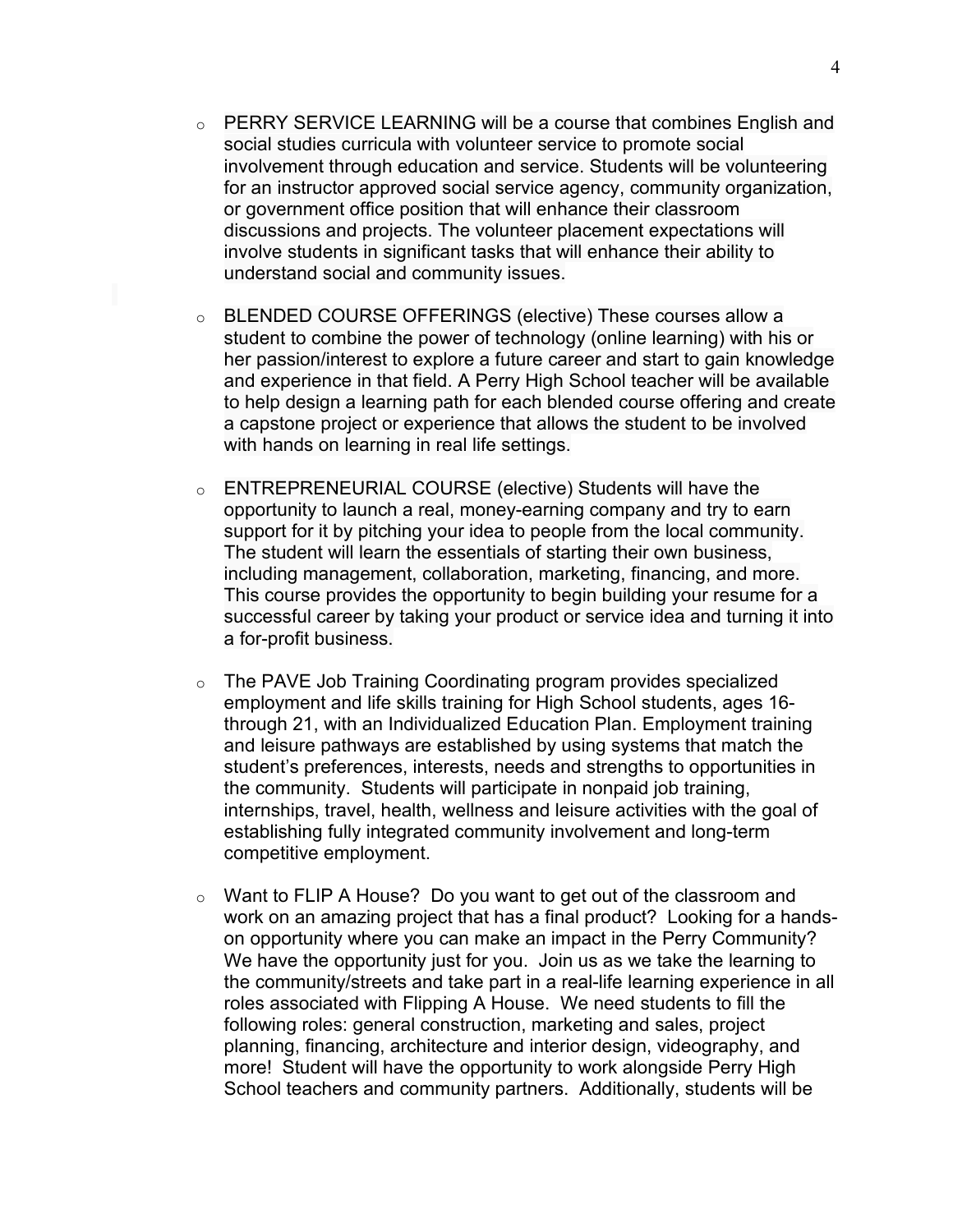expected to complete an application for the program available through guidance and attend an organizational meeting in the spring. Students can spend anywhere from 1 hour a week up to +20 hours a week. Credit Flex opportunities available.

Student/worker descriptions:

- General Construction (12+ Students): student will work on all aspects of the construction associated with rehabbing a house. Students will gain skills necessary to become employed in the construction field.
- Videography/Sales/Marketing (5+ Students): chronicle the process and maintain a YouTube channel and other (social) media outlets to generate awareness of the project and ultimately help the house get sold.
- Project Planning/Architecture/Interior Design (5+ Students): student will schedule and design the structural and architectural elements of a home. Students will also help coordinate the purchase of required materials for the construction of the home, establish the selling price of the home, and begin the search and financing of the next home to be flipped.
- 3. Students will utilize both Naviance and Ohio Means Jobs to take interest inventories, career assessments, and use the contents to explore various careers (grades 5 through 12).
- 4. Students and parents will be given the information on obtaining College and Career Readiness. BAC will recommend ways to disseminate the information to community partners.
- 5. School Administration will attend area Chamber of Commerce meetings to communicate and discuss partnership needs and report back to BAC.
- 6. BAC member will attend Perry Alumni Association meetings to aid in making connections with alumni who can support mentoring, shadowing, internship, and conduct career presentations.
- 7. Students in Middle School will have opportunity to participate in job shadowing experiences.
- 8. Will address the possibility of updating and establishing a documented strategic plan aligned to our core values.